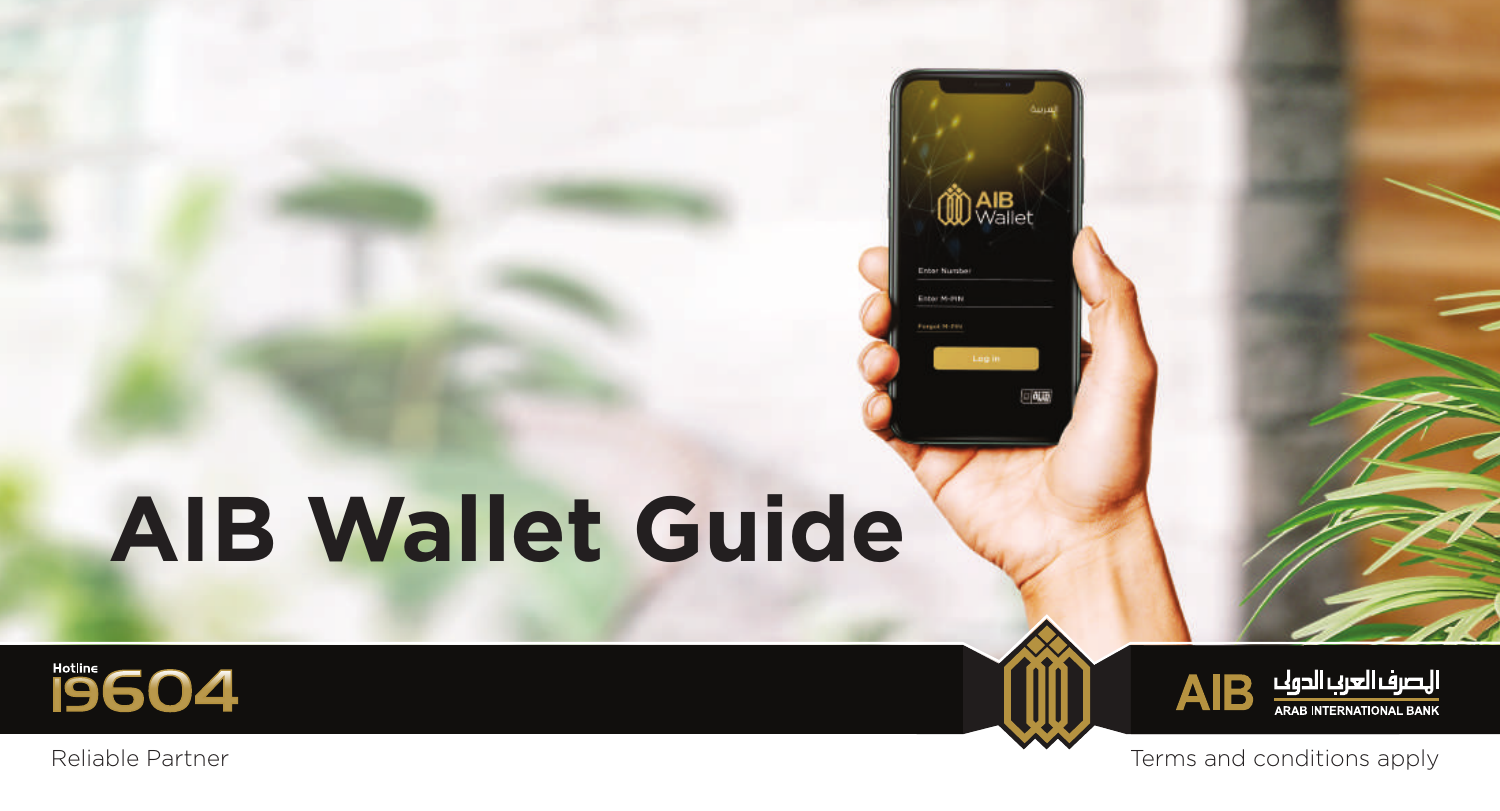**AIB Wallet is a mobile application that enables AIB's customers to pay bills, purchase and transfer money in one click. It is considered the safest and most convenient way to send and receive money with 24/7 accessibility anywhere in Egypt.**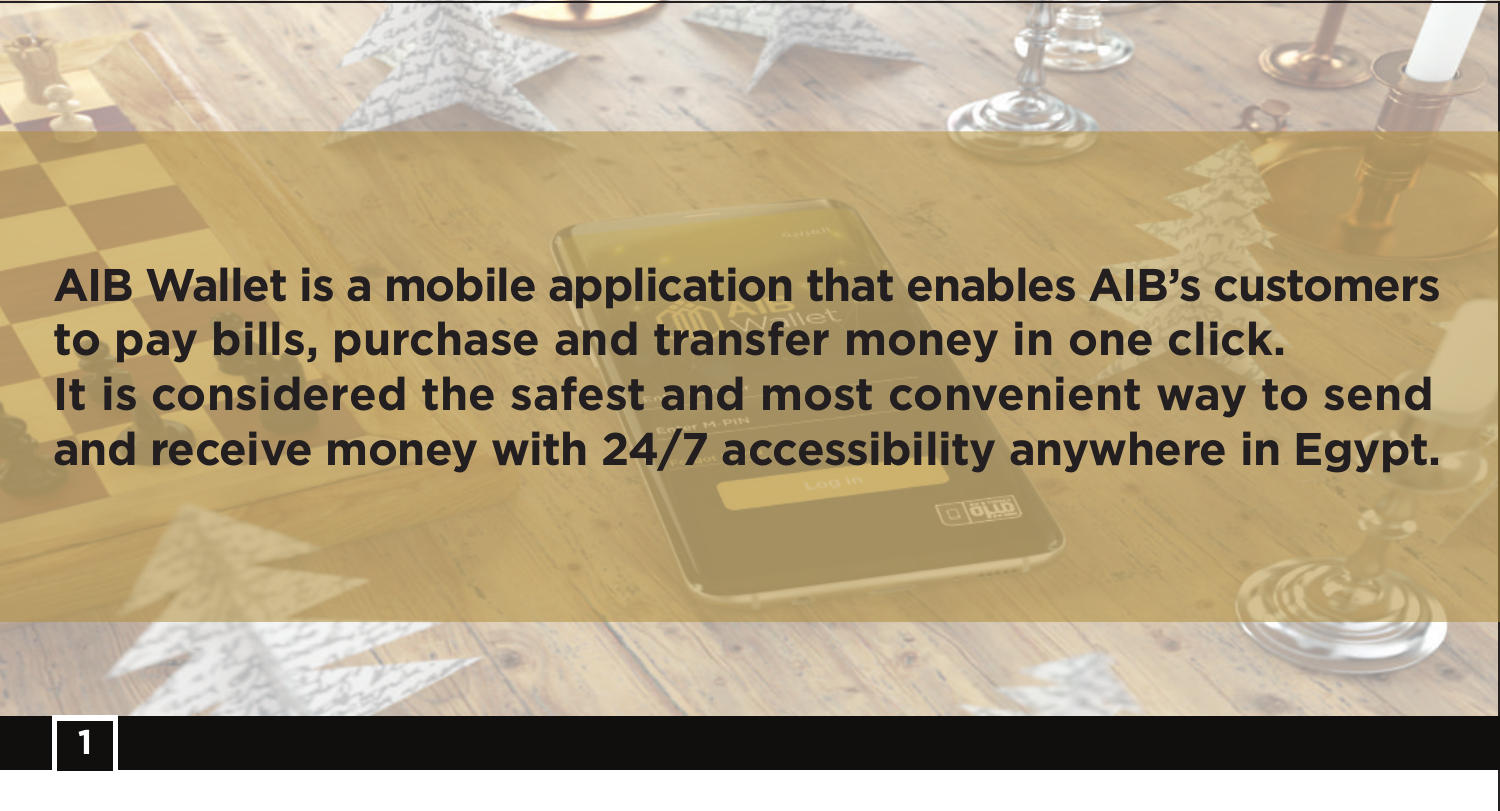#### **This app enables you to enjoy the following services:**

**-Money transfer (person to person):** domestic transfers between your AIB Wallet and any wallet inside Egypt with the local currency (Egyptian Pound) only.

- **Bills and utilities payments:** including mobile operator's bills payment, paying gas, water, electricity, telephone bills, ADSL, purchasing tickets and many governmental services in Egypt related to Fawry.
- **Cash-in/Cash-out:** withdraw and deposit cash to your AIB Wallet through any ATM in Egypt that offers cardless services, or Fawry outlets.
- **Donations:** donate money to charities.
- **Purchase:** make your payments by scanning QR codes at various merchants.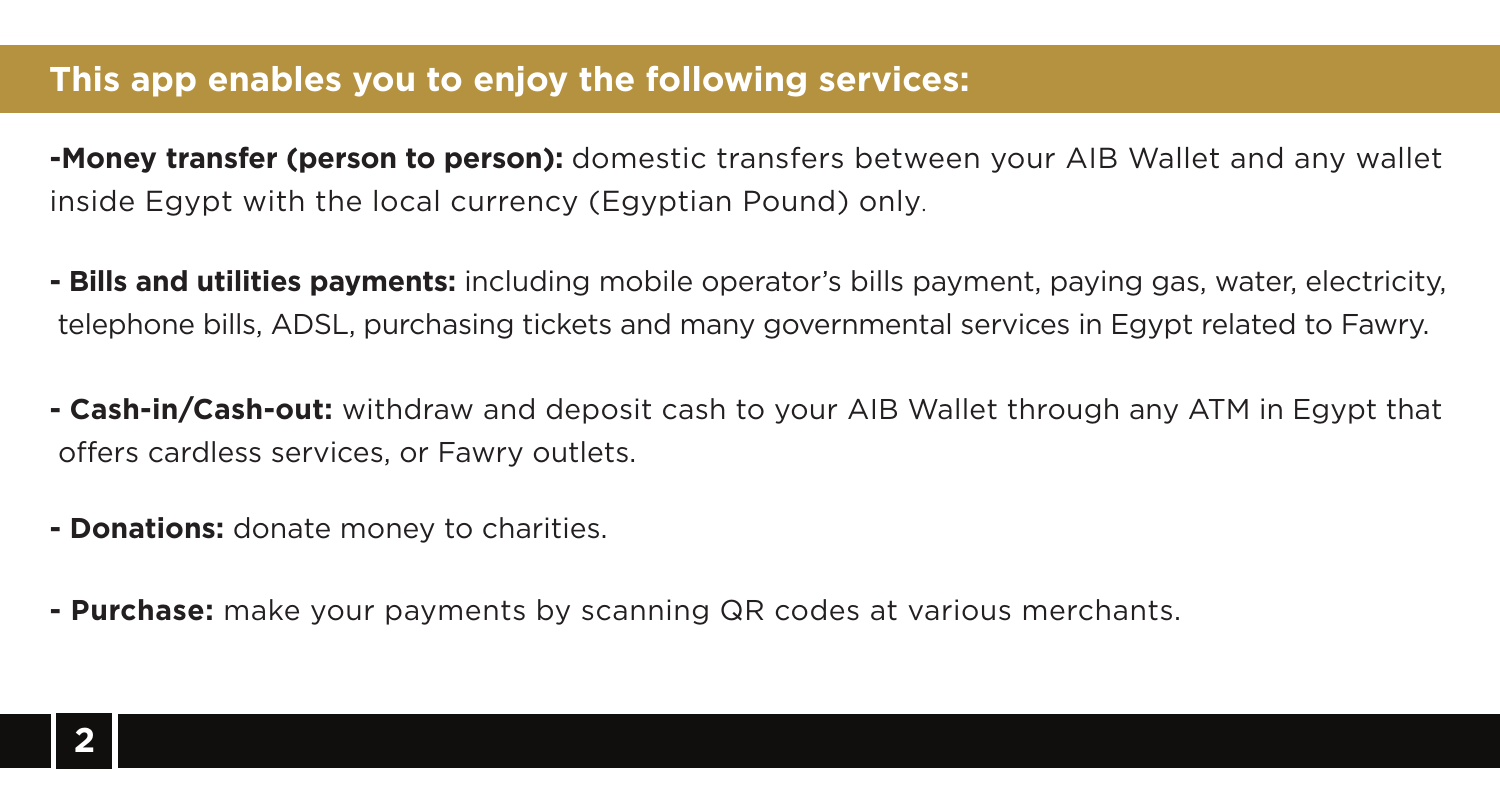#### **What are the requirements needed to subscribe to AIB Wallet?**

- You must be Egyptian, and your age must be at least 16 years to subscribe for the service.
- Make sure that you do not have another wallet (bank wallet/ mobile operator wallet) with the same mobile number.
- Required documents: valid mobile number, and a valid national ID.

#### **How can I load or withdraw money from my AIB Wallet?**

- You can load the wallet from your linked AIB account.
- You can deposit or withdraw money from the ATMs that offer cardless services.
- You can visit any Fawry outlet to deposit or withdraw money.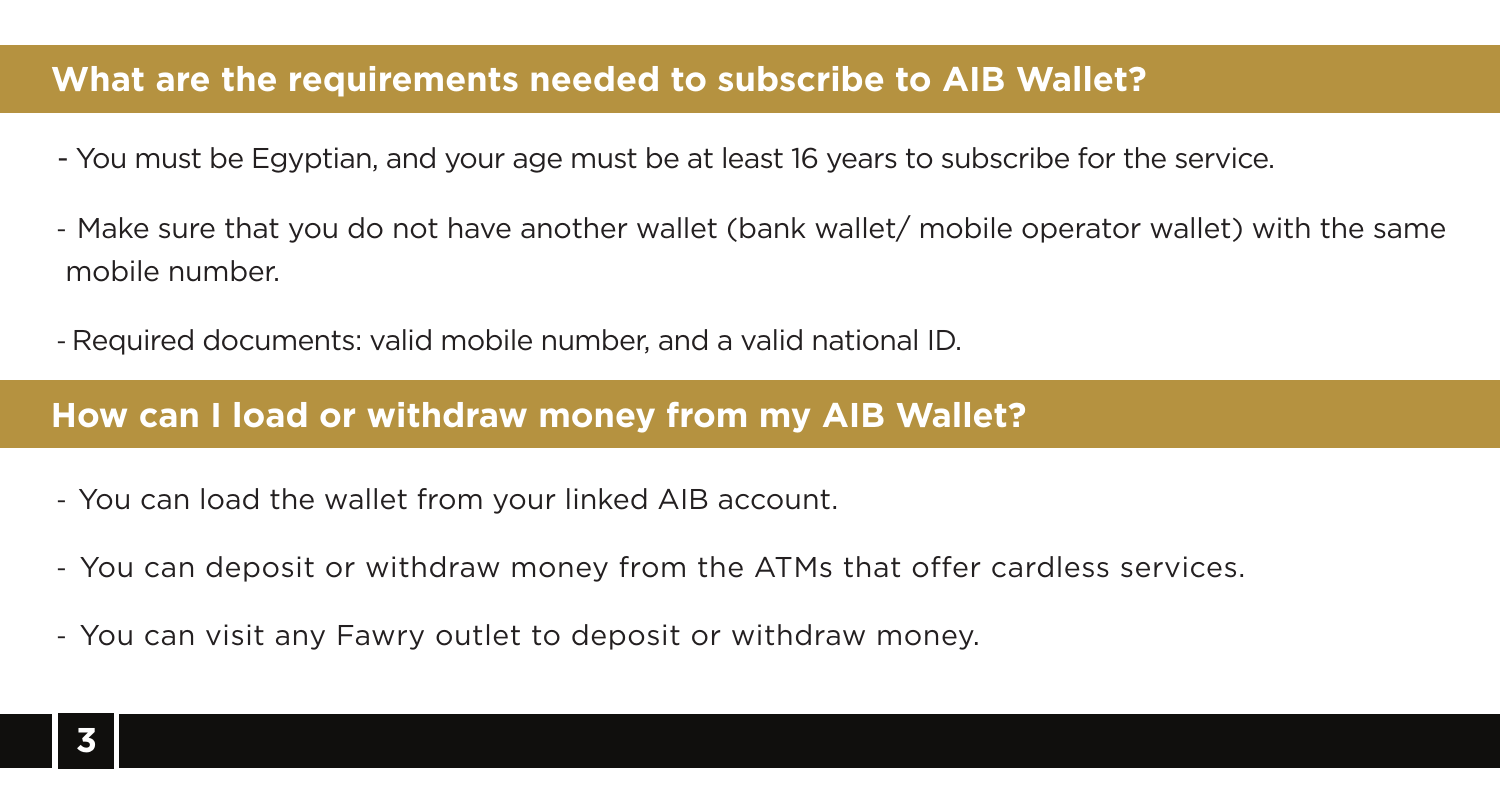#### **Is there a maximum limit for the wallet balance or transactions?**

- Maximum balance at any point of time should not exceed: EGP 50,000.
- Number of daily transactions: 10 transactions.
- Maximum limit per transaction: EGP 5,000.
- Maximum loading amount per transaction: EGP 10,000.
- Maximum daily limit for withdrawals, transfers, and any debit transactions: EGP 30,000.
- Maximum monthly limit for withdrawals, transfers, and any debit transactions: EGP 100,000.

#### **Can I have more than one wallet on different mobile numbers?**

- Yes, with the same national ID you can have up to 3 wallets with 3 different mobile numbers.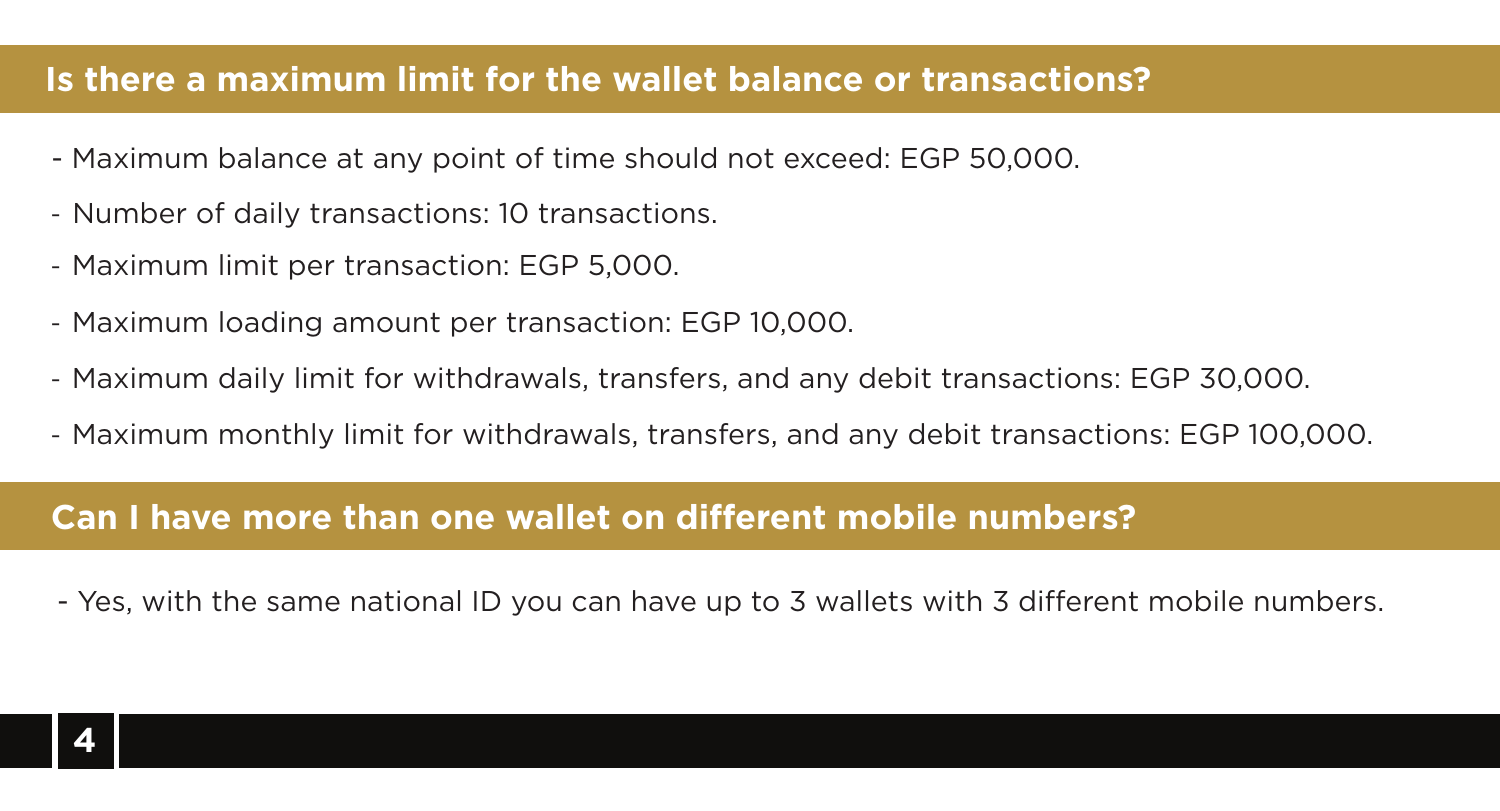#### **Can I have more than one wallet on the same mobile number?**

- No, each mobile number can register one wallet only.

#### **What to do if my mobile or SIM card got lost or stolen?**

- Call AIB call center on 19604 to suspend your wallet temporarily.

### **What to do if I want to change my mobile number and register my wallet on the new one?**

- You will need to cash out all the money from your wallet.
- Visit the nearest branch to disable your wallet or you can use the self un-registration portal from Meeza https://managewallet.meeza.eg/ to go through the process yourself.
- Register a new wallet on the new number.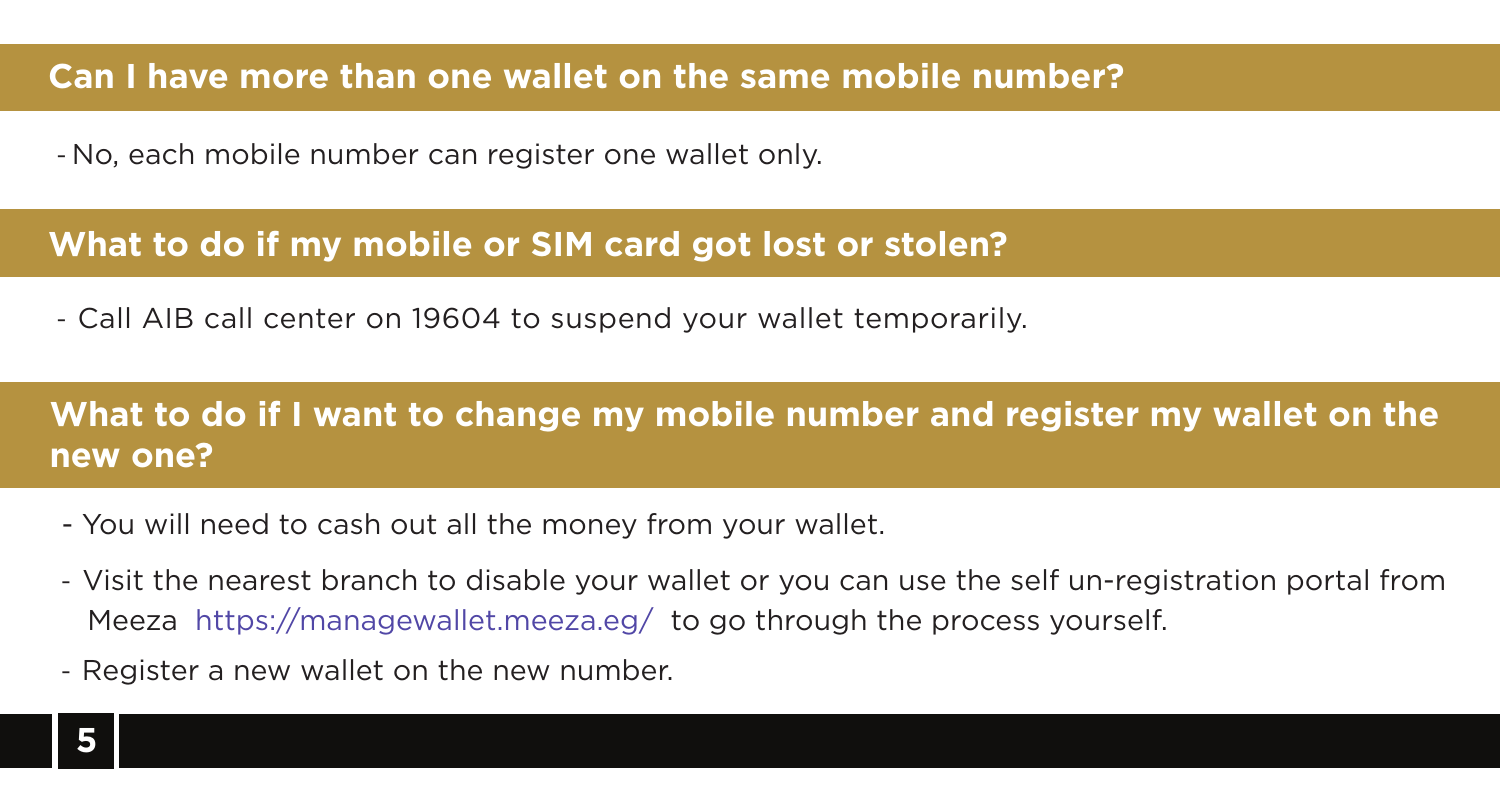#### **What happens if I enter a wrong PIN several times?**

- The service will be suspended after the fifth time you enter a wrong pin, until you call AIB call center on 19604 to reset your M-pin after verifying your personal data.

#### **Some security tips for your AIB Wallet:**

- Read the terms and conditions carefully, as they are considered a legal obligation.
- Keep your phone locked at all times.
- In case your mobile or SIM card is lost or stolen, please call AIB call center immediately on 19604.
- Keep your device's operating system up-to-date.
- Connect to secure and trusted WiFi networks only.
- Install anti-virus software from trusted vendors.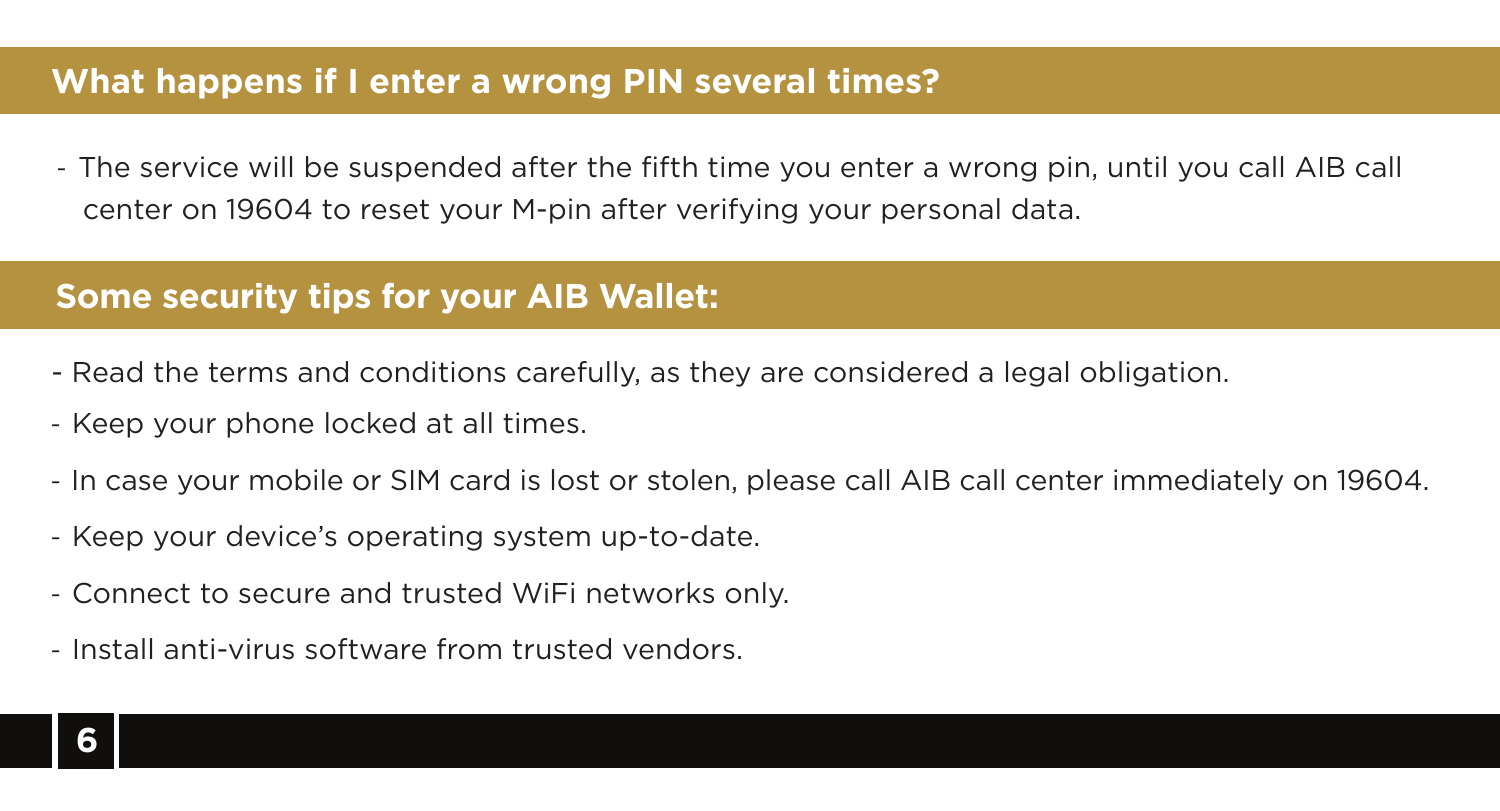- Check all applications permissions as they may grant access to personal information including financial data on your phone.
- Use biometric security, such as fingerprint and face recognition, if possible.

#### **When creating a password, make sure to:**

- Set a secure password.
- Not use personal data in your passwords.
- Change your passwords regularly.

## **Contact us:**





**a** arabinternationalbank74





Arab International Bank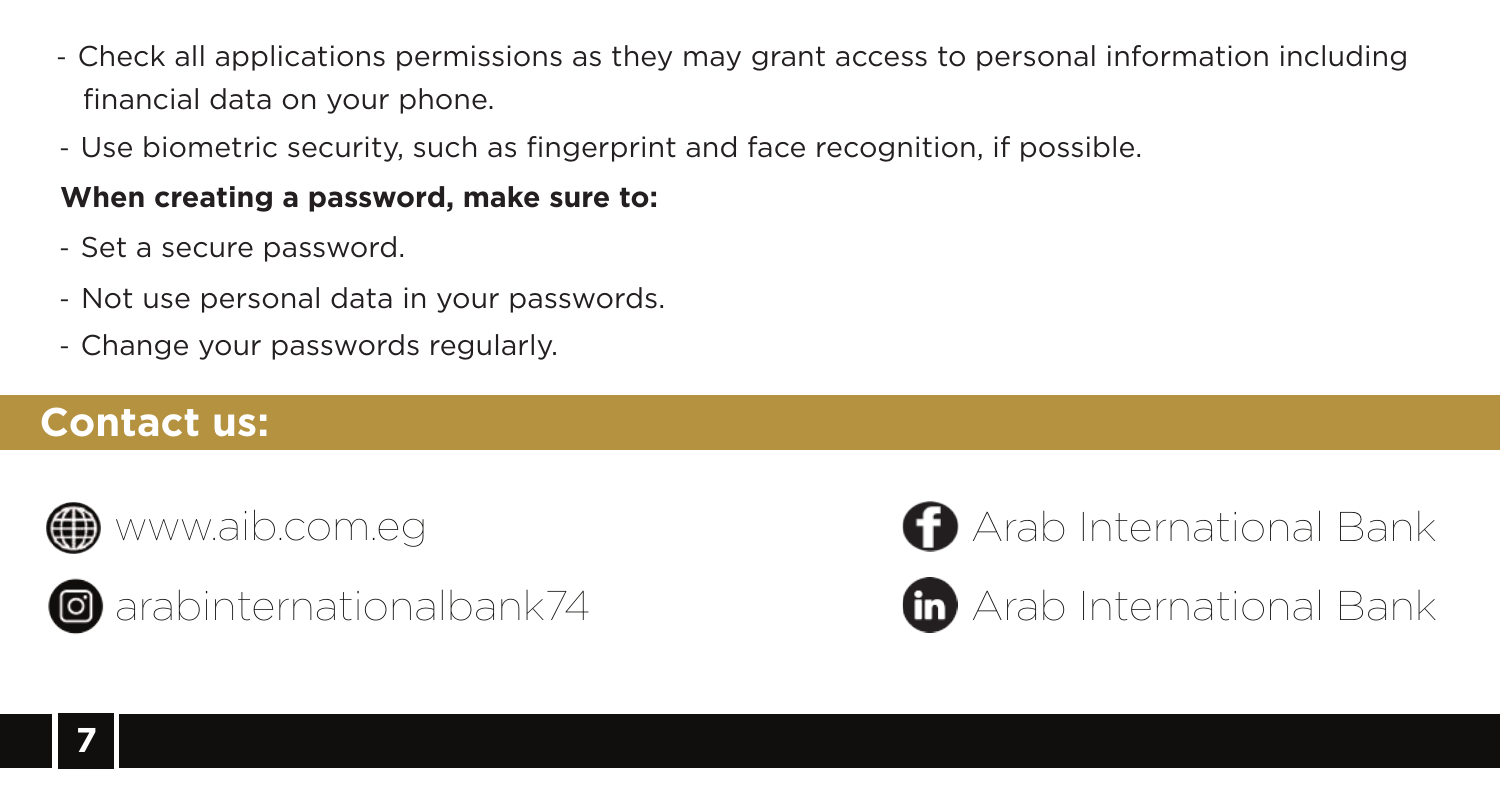## كتيـب المحفظة الإلكترونية





**OD** AlB<sub>et</sub>

高麗

**Febar Museum** Enter M-2HM

تطبق الشروط و الأحكام شريك يعتمد عليه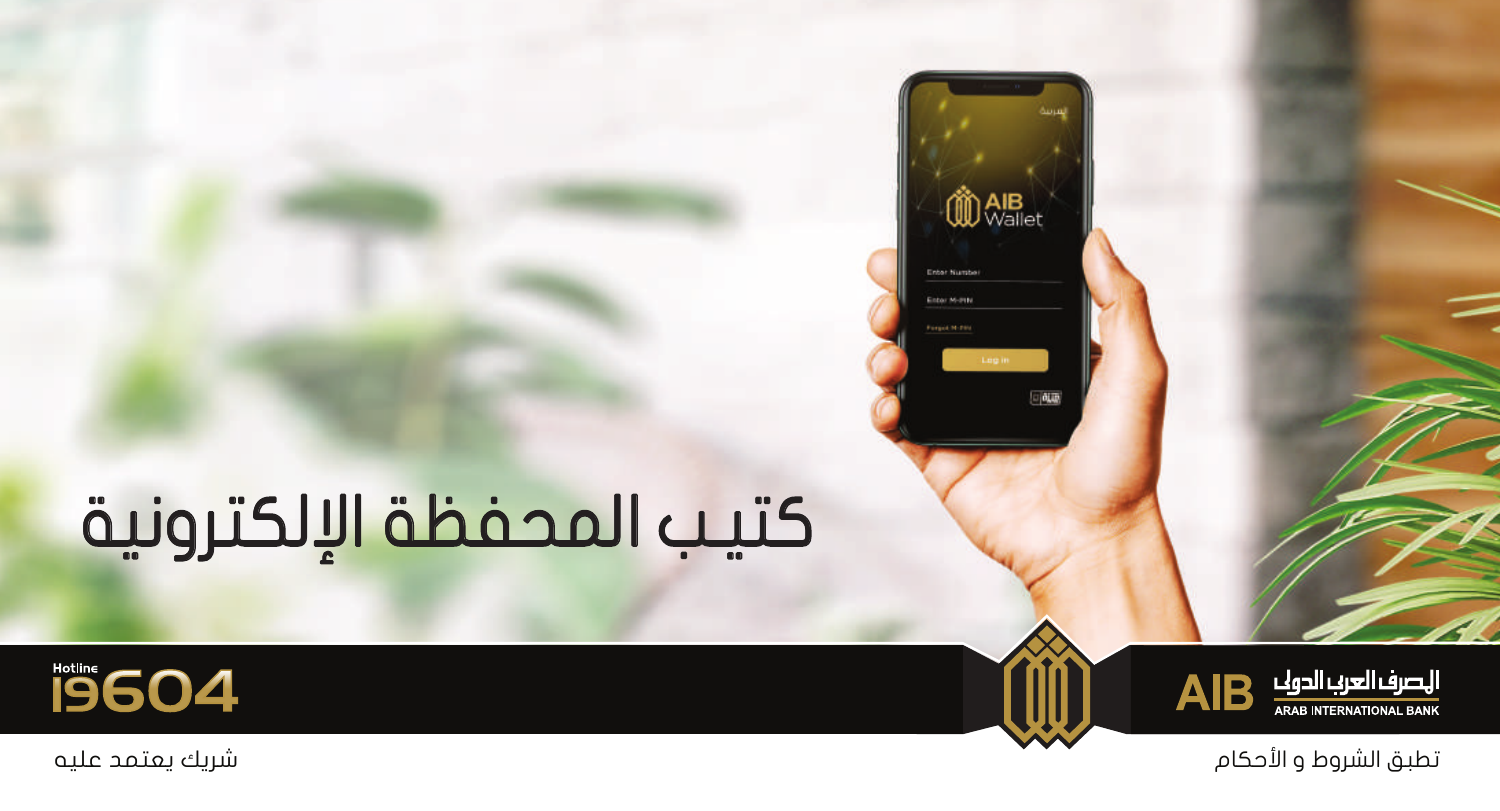تطبيق المحفظة الإلكترونية يعتبر الوسيلة الأفضل و الأسرع  **AIB Wallet** ً والأكثر أمانا لإرسال واستقبال الأموال، و دفع الفواتير والمشتريات من هاتفك المحمول على مدار اليوم داخل مصر .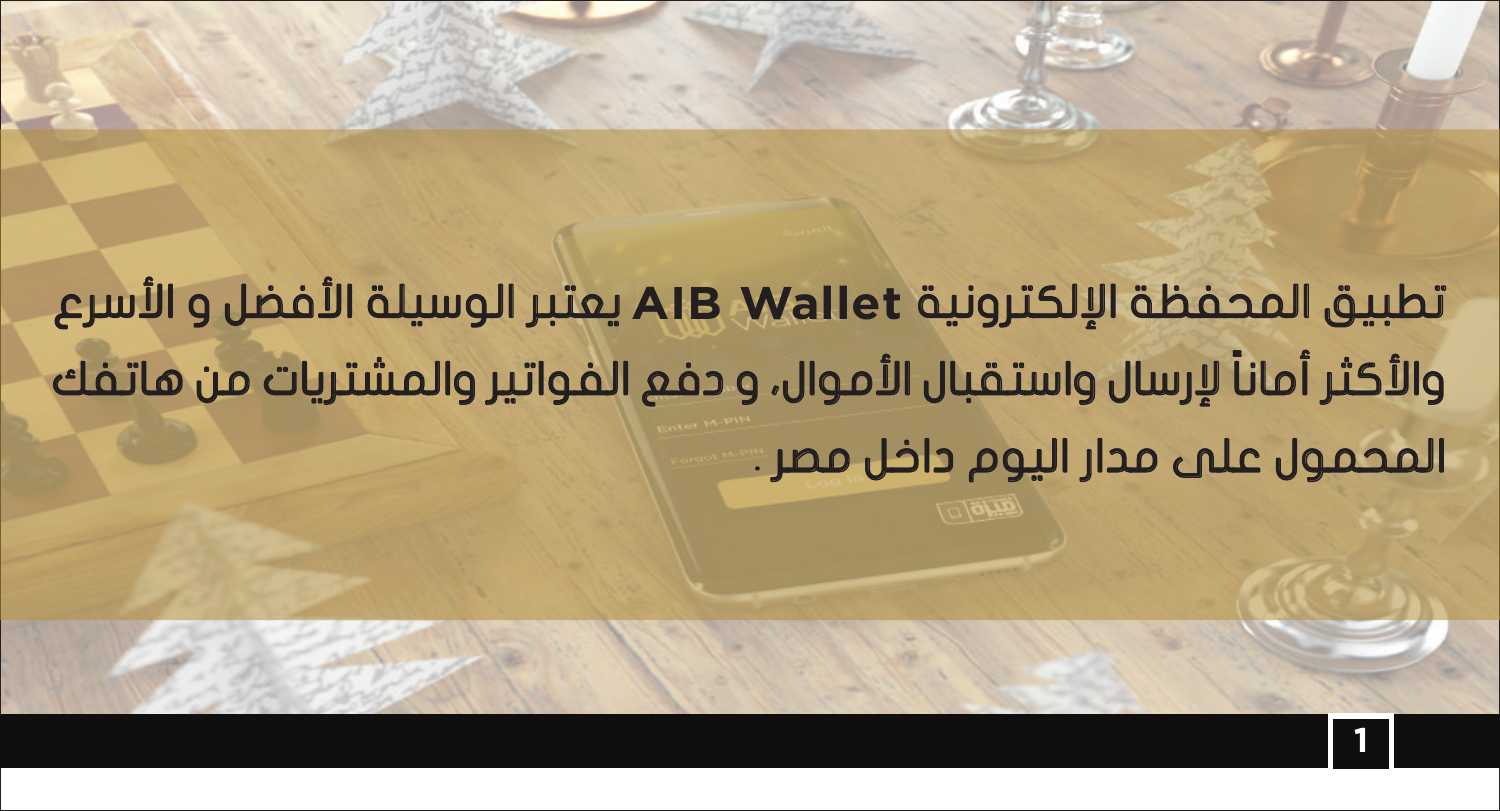## *Wallet AIB* تتيح لك المحفظة الإلكترونية الخدمات التالية:

- تحويل الأموال (من شخص إلى آخر) : تحويل الأموال بين عملاء المصرف وحاملي المحافظ الإلكترونية الأخرى داخل مصر بالعملة المحلية (الجنيه المصري) فقط .
- **دفـع الفواتيـر**: يمكنـك دفع فواتير الهاتف المحمول وشـحن رصيده بسـهولة ودفع مختلف انواع الفواتيـر الحكوميـة مثـل فواتير الغاز، المياه،الكهرباء، التليفون المنزلي، الانترنت، الرسـوم المرورية والكثيـر مـن الخدمات الحكومية الأخرى التابعة لفوري .
- **إيداع و سحب الأموال**: سحب وإيداع الأموال من وإلى المحفظة من خلال أمٍ، ماكينة صراف آلمٍ، فمِ مصر تقدم خدمات بدون بطاقة، ومن خلال منافذ خدمات فوري .
	- التبرعـات: التبـرع للجمعيات الخيرية .
	- خدمات الشـراء: *QR* تسـهيل دفع المشـتريات من خلال مسـح ال كود الخاص بالتجار .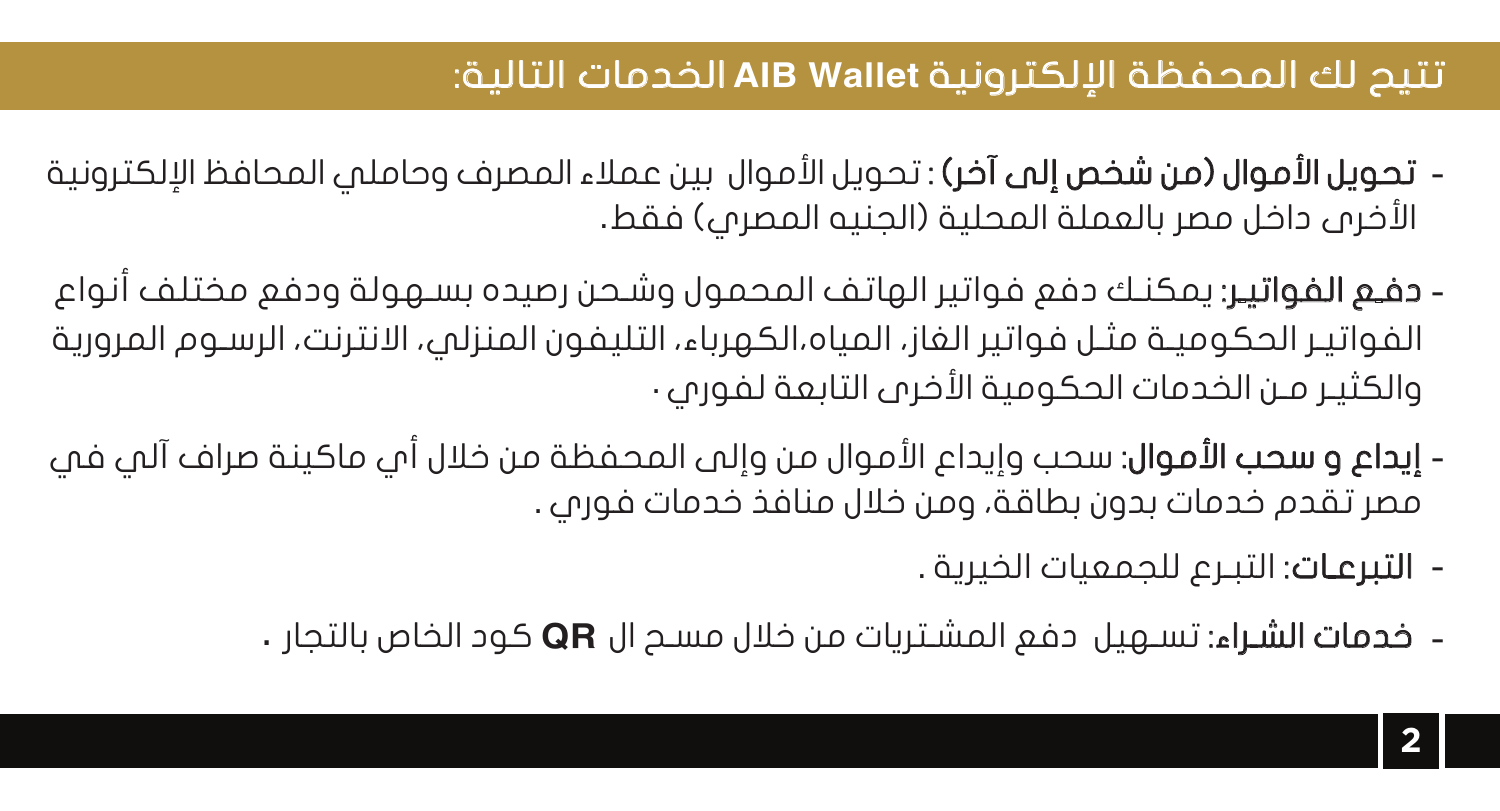## *Wallet AIB* ما هو المطلوب للاشتراك في خدمة المحفظة الإلكترونية ؟

- يجب أن تكون مصري الجنسية وألا يقل سنك عن 16 ً عاما عند التسجيل بالخدمة.
- تأكد من عدم اشـتراكك في محفظة أخرى (محفظة في بنك آخر/ محفظة في شـركة محمول) مرتبطة برقم الهاتف المحمول المراد تسـجيله في محفظة المصرف .
	- تقديم الأوراق المطلوبة: رقم هاتف محمول سـاري، وبطاقة رقم قومي سـارية.

## *Wallet AIB* كيف يمكننى إيداع أو سحب الأموال عبر ؟

- يمكنـك الإيـداع عن طريق الحسـاب المربوط بالمحفظة .
- يمكنـك الإيـداع أو السـحب مـن خلال ماكينات الصراف الآلي المتـاح بها خدمات بدون بطاقة.
	- يمكنـك الإيـداع أو السـحب من خـلال الذهاب إلى أي منفذ لفوري .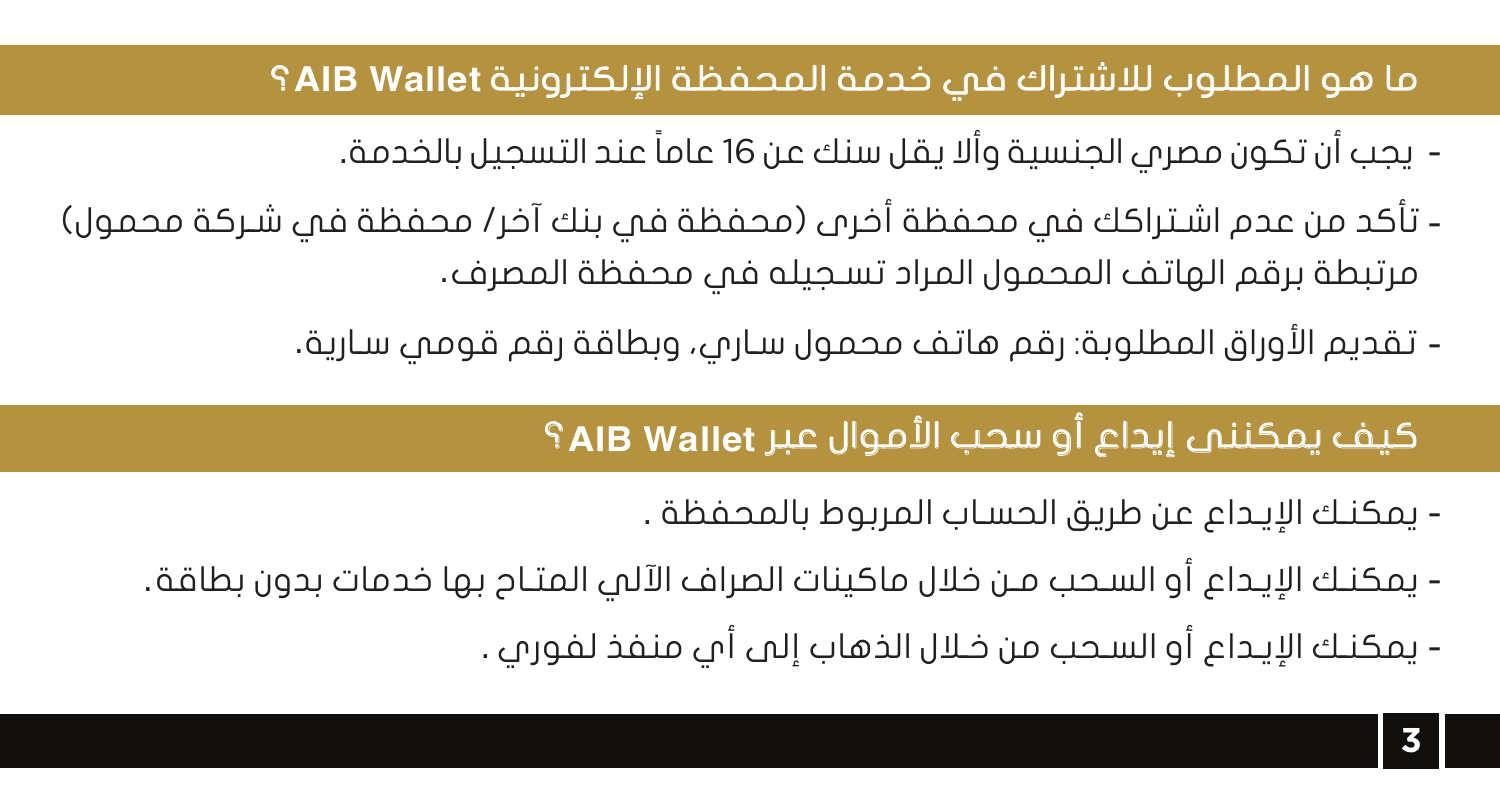## هل هناك حد أقصى لرصيد المحفظة أو للمعاملات؟

- الحد الأقصى لرصيد الحسـاب : 50,000 جم.
- ً عـدد المعامـلات المسـموح بها يوميا : 10 حركات.
- الحـد الأقصـى لرصيـد العملية الواحدة : 5,000 جم.
- الحـد الأقصـى لشـحن المحفظة فـي العملية الواحدة : 10,000 جم.
- الحد الأقصى اليومي لإجمالي معاملات السحب والتحويل أو أي عملية خصم أخرى : 30,000 جم.
- الحد الأقصى الشهري لإجمالي معاملات السحب والتحويل أو أي عملية خصم أخرى : 100,000 جم.

## ما هو عدد المحافظ الإلكترونية التي يمكنني الحصول عليها؟

يمكنك الحصول بحد أقصى على 3 محافظ إلكترونية باسـتخدام نفس بطاقة الرقم القومي على - 3 أرقام هواتف محمولة مختلفة.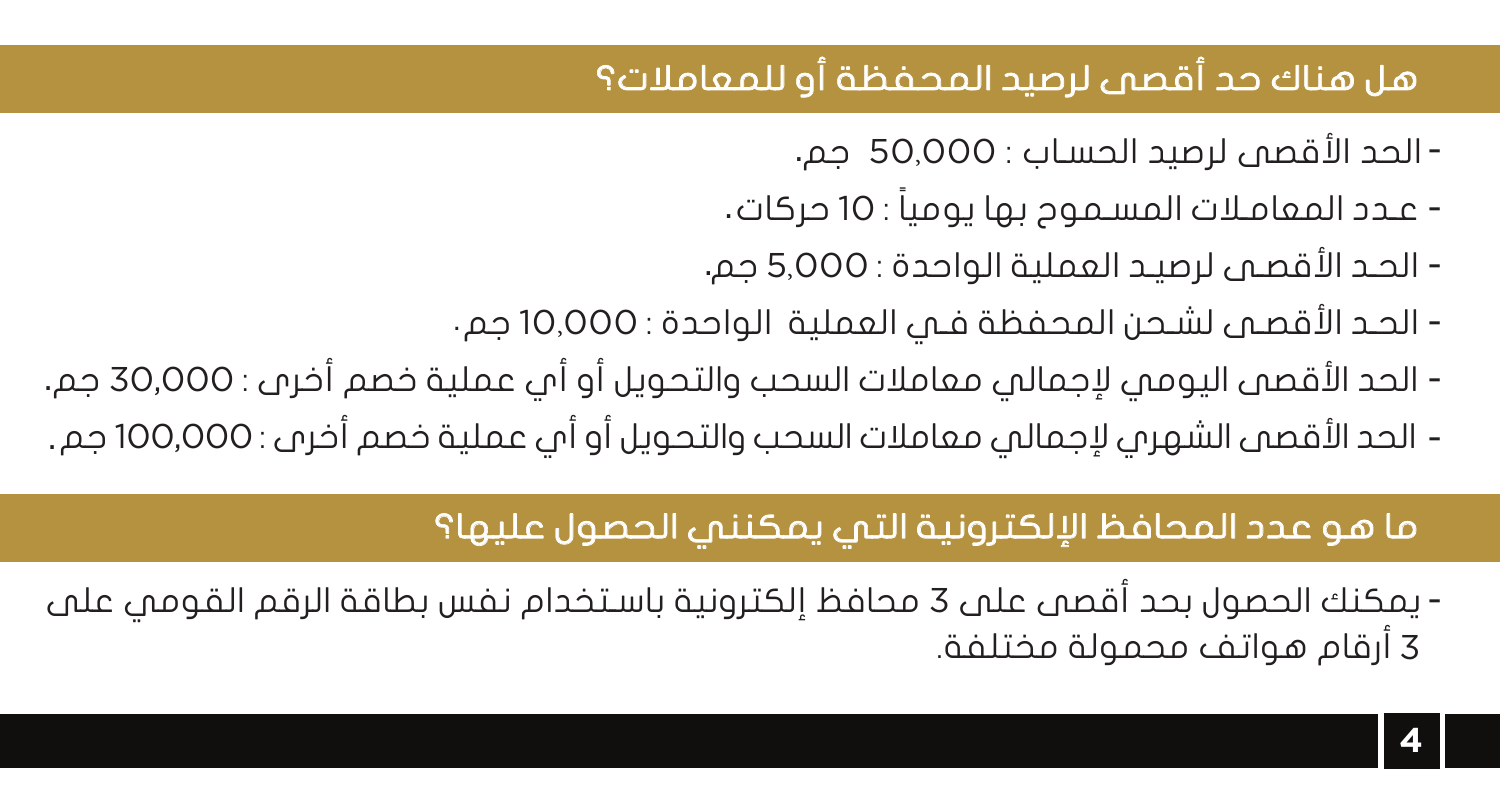## هل يمكنني الحصول على أكثر من محفظة واحدة على نفس رقم الهاتف؟

- لا، كل رقـم هاتـف محمـول يمكنه تسـجيل محفظة واحدة فقط .

ماذا أفعل في حالة فقدان أو سرقة هاتفي المحمول أو شريحة الSIM الخاصة بي؟

- يجـب عليـك الاتصـال بمركز خدمة العملاء على 19604 ً لإيقاف المحفظة مؤقتا .

ماذا أفعل إذا كنت أرغب في تغيير رقم هاتفي المحمول وتسجيل محفظة على الرقم الجديد؟

- قم بسـحب جميـع الأموال من محفظتك .
- قـم بزيـارة أقـرب فرع لإغلاق محفظتك أو قم باسـتخدام بوابة إلغاء التسـجيل الذاتي من Meeza علم /https://managewallet.meeza.eg للقيام بإلفاء التسـجيل بنفسـك .
	- -قـم بتسـجيل محفظة جديـدة على الرقم الجديد .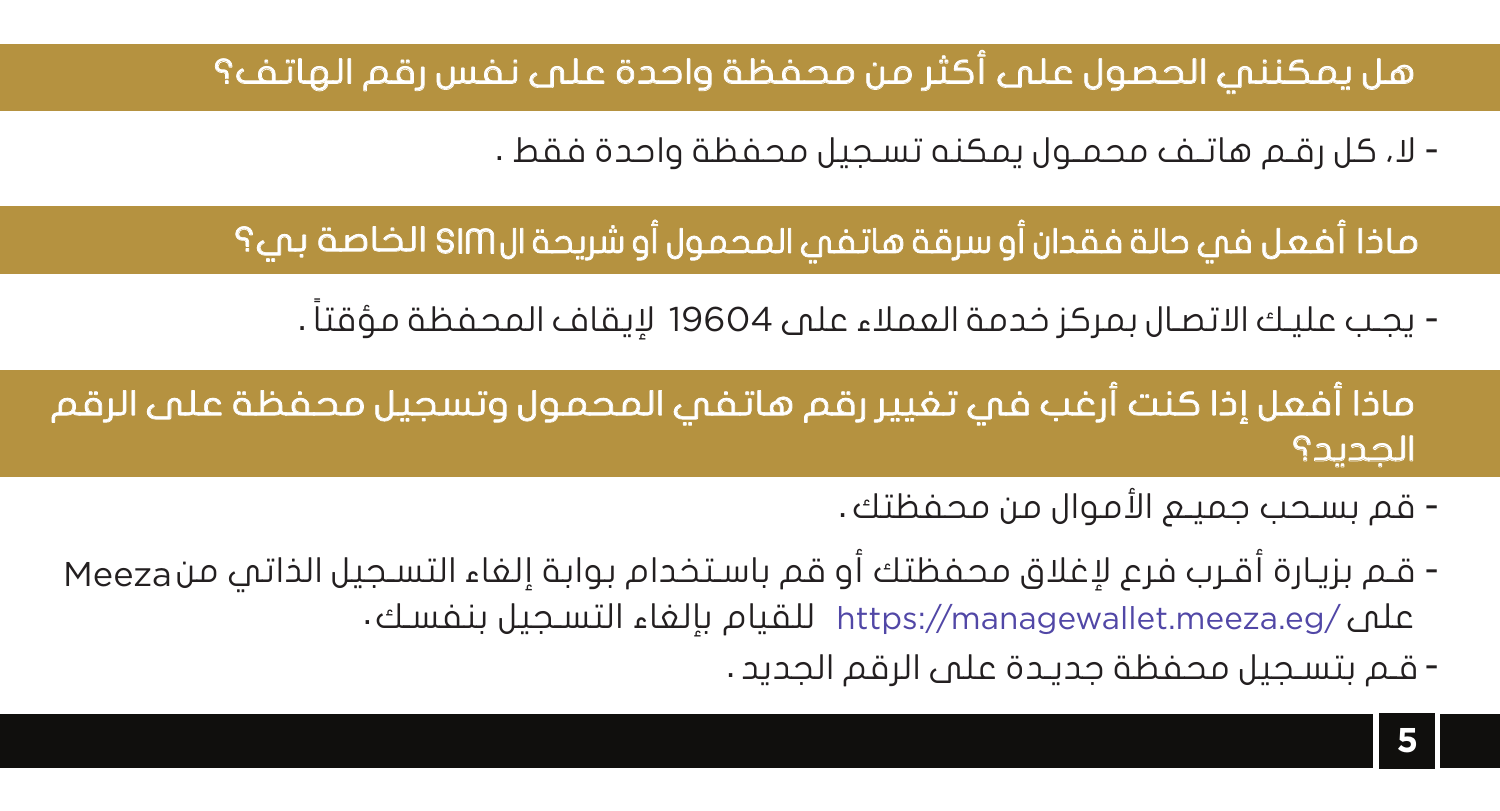## ماذا يحدث لو قمت بإدخال كلمة سر خاطئة عدة مرات؟

سيتم إيقاف الخدمة مؤقتا بعد الإدخال الخاطئ لكلمة السر خمس مرات حتى تتصل بمركز خدمة - العملاء على 19604 لضبط كلمة مرور جديدة بعد إتمام التحقق من بياناتك الشخصية .

## الاحتياطات الأمنية الواجب اتباعها عند استخدامWallet AIB :

- ً اقـرأ الشـروط والأحـكام بعناية، حيث انها تعتبـر التزاما ً قانونيا .
	- ابق هاتفك مؤمنا بكلمة سـر .
- SIM، في حالة فقدان أو سرقة هاتفك المحمول أو شريحة ال اتصل بمركز خدمة العملاء على .19604
	- -حافظ على تحديث نظام التشـغيل الخاص بالهاتف بشـكل مسـتمر.
		- WIFI اتصـل بشـبكات انترنـت آمنـة و موثـوق فيهـا فقط .
	- . -قـم بتحميـل برامج مكافحة الفيروسـات مـن مصادر موثوق منها